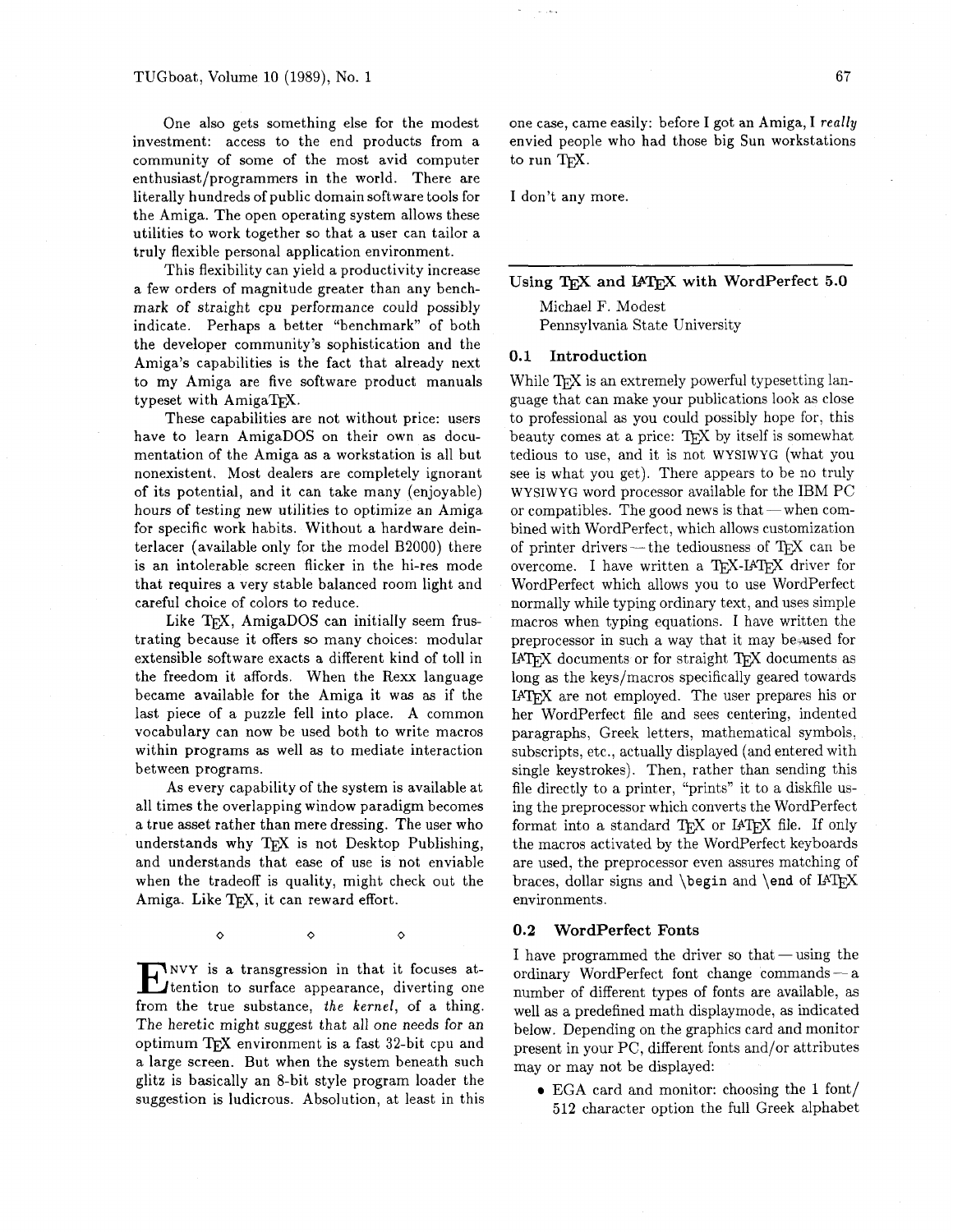plus most other important symbols will be displayed. Bold, underline, italics, etc. are colorcoded.

- Hercules graphics card Plus, or Incolor card: choosing the  $6$  font/512 character option together with a Ramfont set prepared by myself the full Greek alphabet, all other important symbols, bold, underline, italic, courier (i.e., verbatim), sub- and superscripts, small caps, calligraphic letters, "Large", etc. will be displayed.
- Neither: sorry, you are out of luck: only the standard 256 ASCII characters, bold and underline will be displayed.

#### $0.3$ **Compatibility Considerations**

You can use most of the features of the WordPerfect wordprocessor that you may usually use, such as super<sup>a</sup> or sub<sub>b</sub>-scripts, the speller, the thesaurus, the search and replace routines, block mark/copy/ move/retrieve routines, the "merge" and "macro" features, as well as **bolding** and underlining. A number of special features of WordPerfect, such as tabs, indent, center, flush right, footnote, and linespacing are converted into blank spaces by Word-Perfect before sending it to the printer and. thus, cause a problem. Most of these features have been made compatible as indicated in the section on WordPerfect Keyboards, a few (e.g., linespacing) must be treated by using TEX macros directly for these functions.

If a little care is taken a text file can be printed like a normal WordPerfect file or as a TEX file, as long as the file does not contain any fancy typesetting, such as equations using  $T_F X$ -commands or any "backslash"-commands. Even then the file can be printed out under WordPerfect, but it will now not enforce these commands. Since a number of "special TFX characters" are frequently used in normal text I have replaced three of them in my version of WordPerfect:  $\frac{1}{2}$ ,  $\frac{1}{2}$  and  $\frac{1}{2}$  are no longer reserved, i.e., they print out as seen here. No replacement has been programmed for  $\#$  and  $\%$ , since the user of this WordPerfect/IATFX customization has no longer any need for them, while the reserved character \$ has been replaced by the  $\Delta$  symbol<sup>1</sup>. An exception is the Verbatim font: in this font there are **no** special characters, i.e.,  $\setminus$  will print out as  $\setminus$ . etc. (usually used in conjunction with \tt, i.e., in typewriter mode).

## **0.4 WordPerfect Keyboards**

WordPerfect 5.0 allows you to define custom keyboards and to access zillions of special symbols which cannot normally be displayed on the screen such as  $\alpha\beta\gamma$ , or  $\rightarrow$  or  $\partial$  or  $\infty$  etc. This is done by depressing the corresponding key in the appropriate keyboard, sometimes accompanied by simultaneously pressing either the Alt-key (abbreviated here as  $\circledcirc$ ) or the *Ctrl*-key (here  $\hat{ }$ ). Thus most keys may be used in four ways, e.g.,  $a$ ,  $\text{shift-a } (A)$ ,  $\text{$\mathbb{Q}$-a}$ and ^-a, although some keys are limited to three by not allowing either the *Alt* or *Ctrl* key combination. I have defined six new keyboards to be used with TFX: NORMAL, FOREIGN, GREEK, SINGLE, SMCAPS and CALLIGRAPHIC.

#### NORMAL **keyboard**

As the name implies this keyboard is the one used most of the time. Its basic layout is shown in Fig. 1, where the central character in each box is the name of the key, the bottom left character shows the character displayed if the key itself is pressed, top left shows the shft character, bottom right the Alt character and the top right shows the Ctrl character (for the function keys the WordPerfect bottom-to-top sequence is used instead). The function of a few of the individual keys is explained below in some detail (note that in most of the examples below unnecessary blanks have been included to distinguish a key like  $Q-a$  from the three-key sequence  $Q - a$ ).

Many function keys in this keyboard have been made compatible with TFX (such as indent, underline, etc.) while others have been redefined. For example:

- **--F5** This key, newly labeled Print File translates a WordPerfect file (prepared with the present set-up) into a variety of documentstyles.
	- F9 This key, labeled Toggle Character, switches into keyboard SINGLE for a single character, then switches back into NORMAL.
- F11 This key, labeled *Itemize*, produces a IATFX itemized list: the user is prompted for each item ending with a  $\langle \text{ret} \rangle$ ; items are by default labeled with a **0,** other labels can be used by enclosing them in square brackets (e.g., the present label was achieved by typing [F111 after the prompt); itemization is exited by hitting  $\text{cret}$  (to end each item), followed by --<ret> (to exit list); lists may be nested by hitting  $\text{Set}$  twice (once to end item, second time to start nesting), followed by another

The reason why the  $\Delta$  symbol is used at all is due to a WordPerfect weakness: WordPerfect is unable - even when using Ramfonts-to display two "attributes" at once, such as italics and subscripts. Therefore, I have chosen to display math-italic like ordinary text, with  $\Delta$ as delimiters.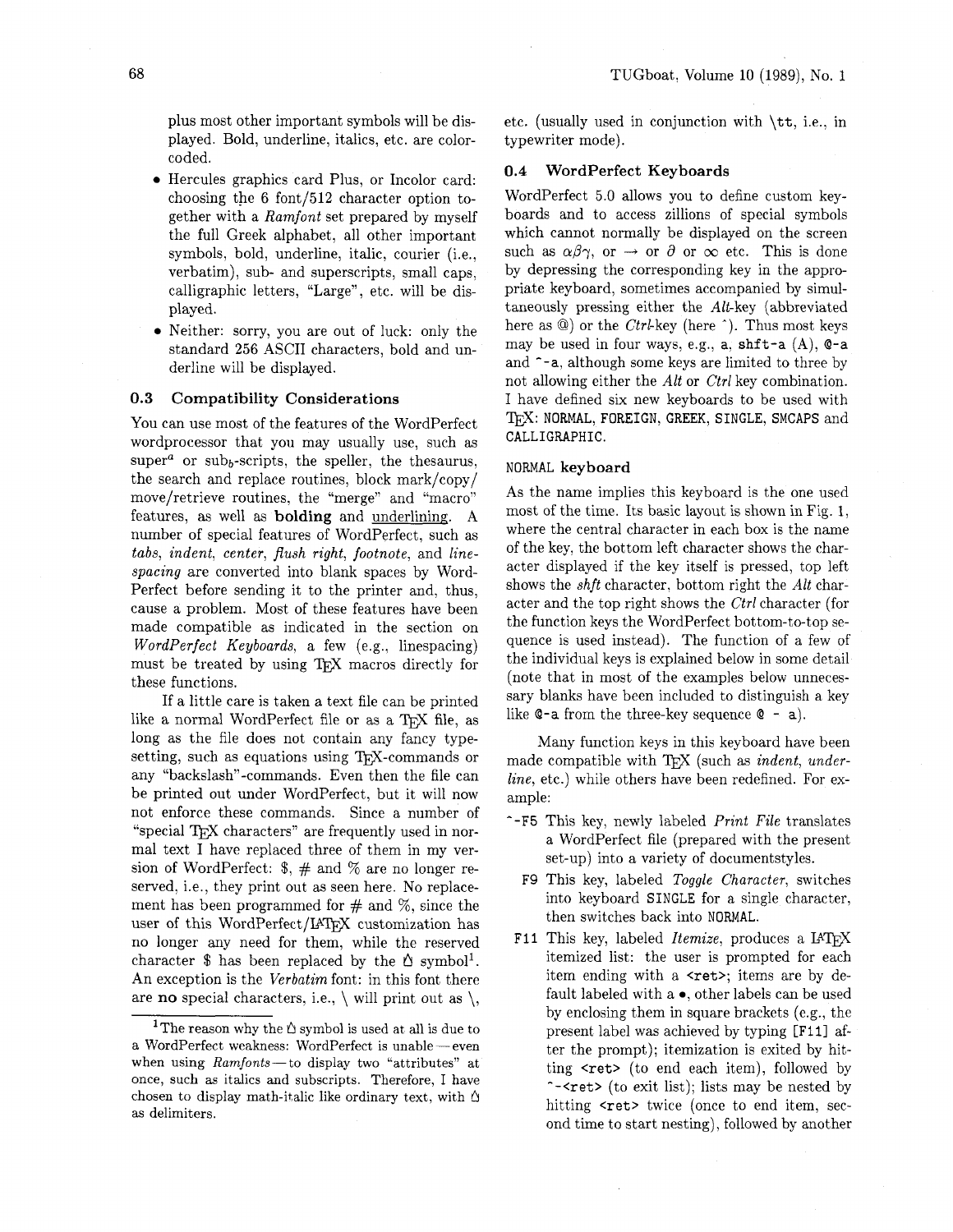

<sup>a</sup> delimiters of self-optimizing size



F11 (itemize) or shft-F11 (enumerate); nesting can be done to arbitrary levels, but only the first two levels of indentation are shown on the screen; after the nested list is exited (with ~~<ret>) another <ret> must be hit to get back into the original list. (IATFX only.)

**Q-F11** This key, labeled *Equation*, switches into the Math Italic font to *display* an equation centered on a separate line (without equation number), ended by hitting the <ret> key; for visualization, the expression is surrounded by the  $\Delta\Delta$  symbol (on separate lines above and below the equation).

Since WordPerfect allows for the definition of other keys on the regular keyboard (by pressing Alt or Ctrl at the same time), many additional keys have been defined as indicated in Fig. 1. For example:

**Q-a** Produces  $a<sub>n</sub>$ invisible \section{'...} or \section\*{...} command, first asking whether the section should be numbered (displayed by a preceding  $#$ symbol) or unnumbered (preceding  $*$ ), then prompting for a title, ended by <ret>; the title is displayed in "Very large Type". (IATEX only.)

- **C-p** Produces a visible  $\{p\}$ ... $\}$ ... $\}$  (partial derivative) command, prompting for a numerator and a denominator, each ended by <ret>; for example, @-p T <ret> x <ret> results in  $\frac{\partial T}{\partial x}$ . (*Mathmode* only.)
- ~-i Displays and prints a visible integral sign, and prompts for a lower limit (displayed as subscript) and an upper limit (displayed as superscript), each ended by <ret>; for example, Q-i x=0 <ret> Q-8 <ret> results in  $\int_{x=0}^{\infty}$ .  $(Mathmode$  only.)

In addition, I have programmed a few keys of the cursor pad, and of the number key pad (not displayed in Fig. 1), e.g.:

- **Q-1** Displays and prints a single-character superscript.
- Num-/ Produces a fraction  $\{ \ldots \}$ , prompting for numerator and denominator, each ended by <ret>, for example Num-/ x+2 **<ret>** x+1 <ret> produces  $\frac{x+2}{x+1}$ .

## **GREEK and SINGLE keyboards**

These keyboards contain the full Greek alphabet plus a number of math symbols as shown in Fig. 2. None of the function keys have been redefined, i.e., they contain the original definitions supplied by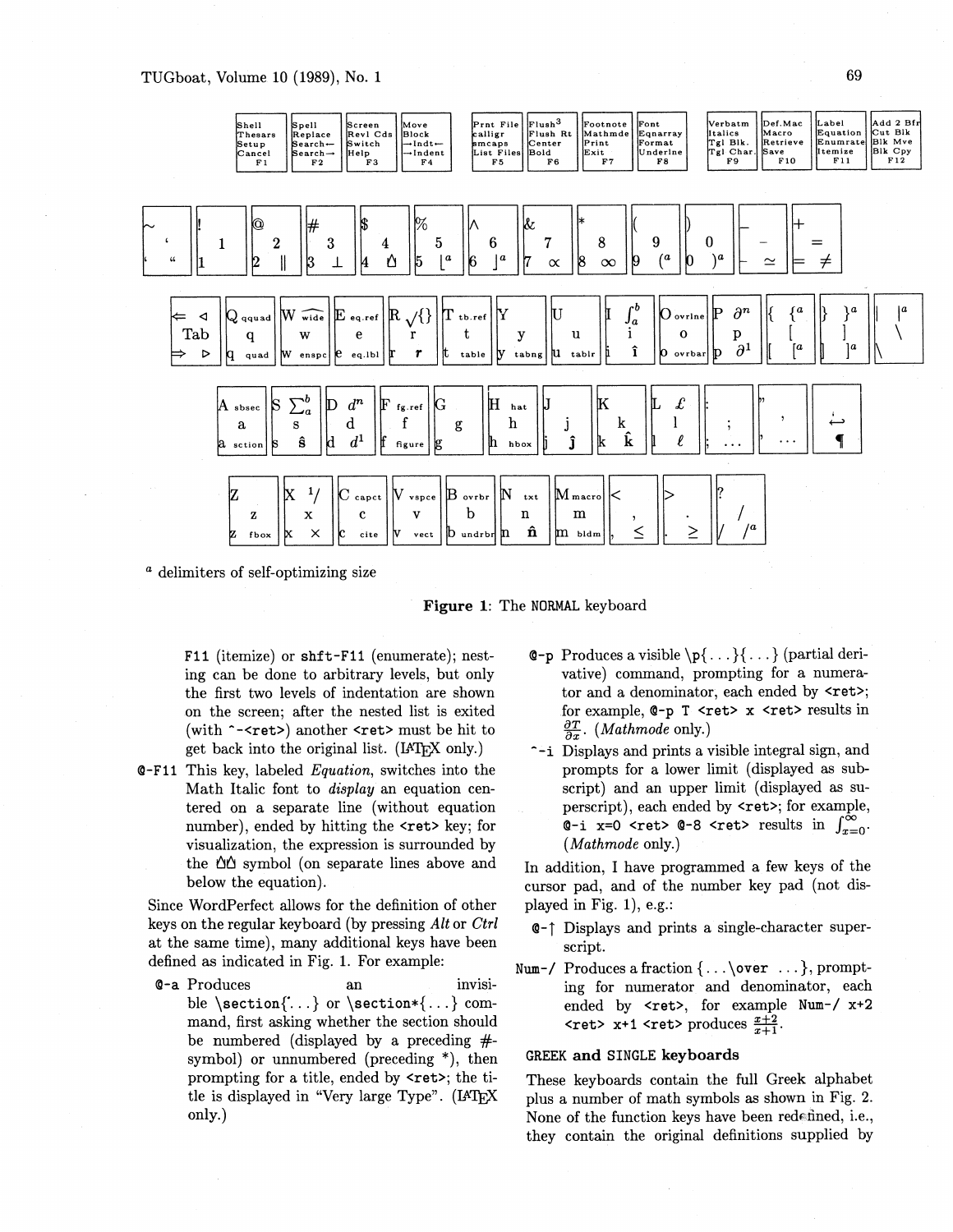WordPerfect. The SINGLE keyboard is identical to GREEK except that control is returned to NORMAL after each character, and is toggled by hitting the **F9**  key. Thus typing a **F9** bc results in " $a\beta c$ ".

## FOREIGN, SMCAPS, CALLIGRAPHIC **keyboards**

For people who type in foreign languages I have defined the FOREIGN keyboard which allows you to type umlauts, etc. The keyboard is identical to NORMAL except that some characters have been replaced. At this point only some umlauts etc. have been redefined. For example, typing  $Q-a$  gives  $a, \text{ } -a$  gives A, etc. The SMCAPS keyboard contains a displayable set<sup>2</sup> of small caps characters A, B, THROUGH Z. Control is returned to the normal keyboard by hitting <ret>. The CALLIGRAPHIC keyboard acts like SINGLE, i.e., after typing a single calligraphic character (upper case A through Z), control is returned to NORMAL automatically.

## **Equation example**

To demonstrate how the system works for typing equations, consider the equation

$$
\mathbf{f}(x) = \frac{1}{4} \int_{\xi=0}^{\infty} \left[ \frac{g(x,\xi)}{1-\xi^2} + 1 \right] \frac{\partial f}{\partial \xi} \hat{\mathbf{n}} d\xi
$$

which is typed as:

| $  0 - F11   F6   f F6   (x) = -x   4   -i   F9   x = 0$ ret        |  |  |  |
|---------------------------------------------------------------------|--|--|--|
| $\boxed{Q-8}$ ret $\boxed{Q-1}$ num-/ $\boxed{g(x, F9 x)}$ ret 1-F9 |  |  |  |
|                                                                     |  |  |  |

 $|Q-n|d|F9|x|ret$ 

and appears on the screen approximately as ΔΔ

$$
\mathbf{f}(x)=\frac{1}{4}\zeta=0^{\infty} \left\{\frac{g(x,\xi)}{\text{over }1-\xi^2}+1\right\}\p\{\f\}\{\xi\}\hat{\mathbf{n}}d\xi
$$

(The big brackets actually appear "broken" on the screen to indicate their variable size).

# **0.5 Printer Drivers**

As indicated in the description for the **--F5** key above I have defined a number of "printers", which will take your WordPerfect files and translate them into  $T_{F}X$  files (tex.prs), or into  $IAT_{F}X$ documentstyle files (article, book, conference, letter, memo or sideways). Besides translating TEX and LATEX commands (such as  $\alpha$  to \alpha, etc.), these drivers also add the necessary commands at the beginning and end of the T<sub>F</sub>X file.

## **0.6 Custom Made Macros**

**I** have defined the following local macros which, therefore, are only available in my version of TEX/IATEX:

- \f lush#l#2#3 Identical to the prompted **^-F6,** i.e., this macro will place the text  $#1$  flush left, text  $#2$  centered, and text  $#3$  flush right, e.g. \f lush{left)c{right):  $left$  c right
- $\lambda$ **s#1** This macro sets the linespacing, where  $#1$ must be an integer number and sets the spacing in multiples of "jots" (1*jot* = 3*pt* =  $\frac{1}{4}$ of regular line spacing); the default is  $\iota$ 1s4, i.e., one line every 4 jots or 12 points, translating to six lines per inch, while this paragraph is surrounded by  ${\leq}6...$  (notice the " $1\frac{1}{2}$ -spacing"?). The unit of "jot" was chosen to make simple input  $(\lambda s)$  followed by a single digit) possible for fractional values of line spacing. (Enclosing the paragraph in  $\{ \dots \}$ reestablishes former linespacing beyond the )). Note that this macro takes effect only as soon as T<sub>FX</sub> goes into "vertical mode" after it is called (i.e., between paragraphs); thus putting  $\{\lambda\$ sn ... } within a paragraph will have no effect at all.
- \d#1#2 Total derivative of #1 with respect to #2 (*mathmode* only), e.g. \d Tx results in  $\frac{dT}{dx}$  (accessed via Q-d)
- \p#1#2 Partial derivative of #I with respect to **#2**  (*mathmode* only), e.g. \p Tx results in  $\frac{\partial T}{\partial x}$  (accessed via **@-p)**
- $\dim#1#2#3$  #1-th order total derivative of #2 with respect to  $#3$  (mathmode only), e.g. \dn 4Tx results in  $\frac{d^4T}{dx^4}$  (accessed via  $-$ d)
- \pn#1#2#3 #1-th order partial derivative of #2 with respect to  $#3$  (mathmode only), e.g. \pn **4Tx** results in  $\frac{\partial^2 T}{\partial x^4}$  (accessed via  $\hat{ }$ -p)
- $\frac{f_r}{1 + 1}$  #1-th fraction, (mathmode and normal mode), e.g.  $\text{tr4} \rightarrow \frac{1}{4}$  (accessed via  $\text{-x}$ )
- $\text{Cases}$ {#1} is identical to the normal TEX  $\text{Cases}$ {#I} command, but **both** columns are typeset in mathmode.
- \txt#l Small text between equations like "and" can be inserted by typing \txt{text) (accessed via  $\hat{-n}$ )

<sup>&#</sup>x27;while the normal WordPerfect command for *small caps* may be used, this would not *display* them (because of the 6 font limitation)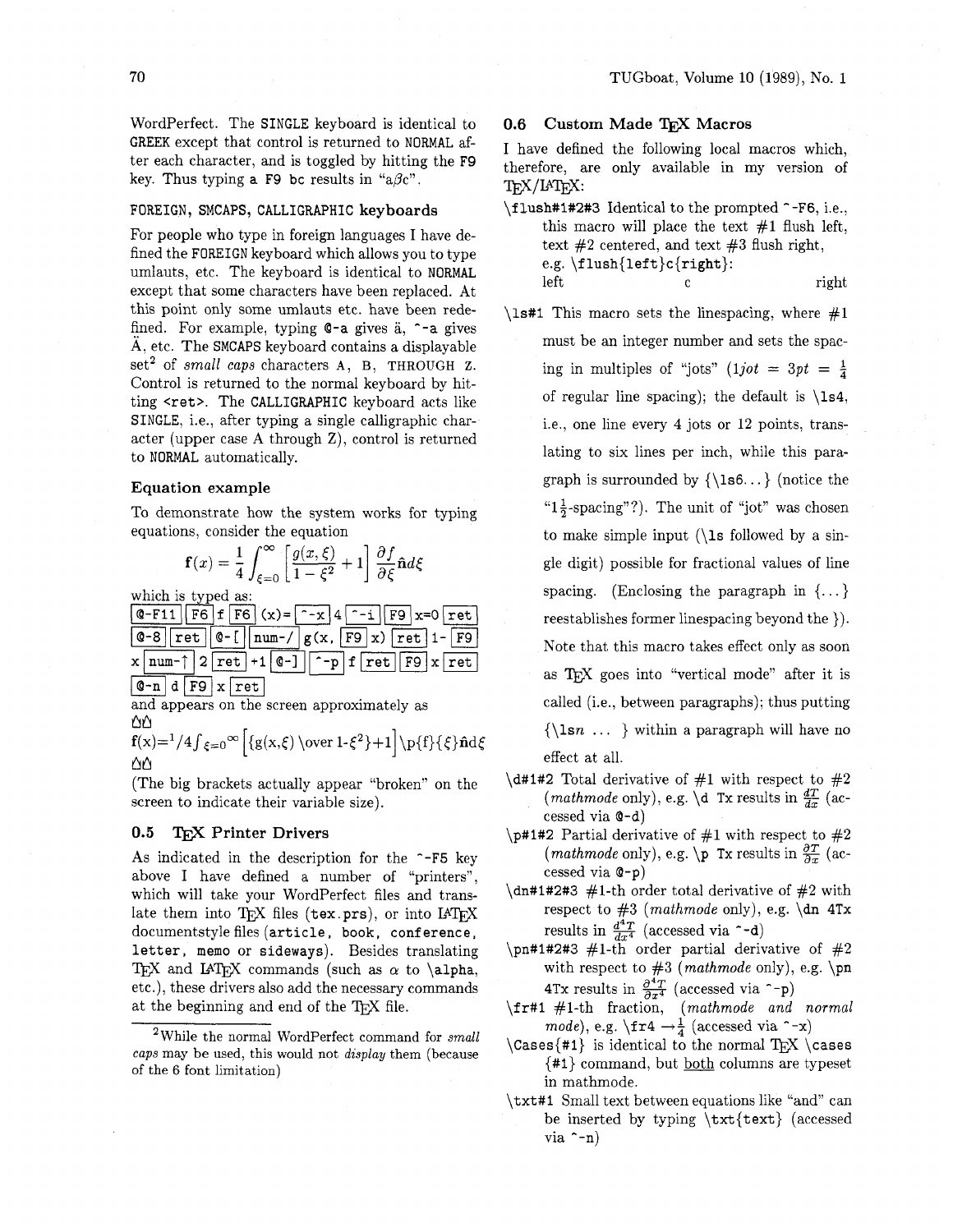

a delimiters of size "Big"

**Figure** 2: The GREEK and SINGLE keyboards

# 0.7 Typing Memos With I<sup>A</sup>T<sub>F</sub>X

The memo document style is designed to make a number of memos at once and is really just a slightly modified IATEX letter style file. The first page of each memo will have a IATFX-generated version of the PENNSTATE logo at the top (which, obviously, other users may want to modify to their needs).

# 0.8 Custom Journal Styles

Every journal has slightly different ways to arrange the list of references, to refer to references within text, to refer to equations, etc. I have defined customized . sty files for four types of journals in which I usually publish, viz. the Transactions of the American Society of Mechanical Engineers (asme. sty), journals of the American Institute of Aeronautics and Astronautics (aiaa . sty), the International J. of Heat and Mass Transfer (i j hmt . sty), and the J. of Quantitative Spectroscopy and Radiative Transfer (as well as many other Pergamon Press journals) (jqsrt . sty). Of these four styles the first one (asme) orders references alphabetically, while the other three order them sequentially.

For these bibliography styles I have redefined or newly defined a number of IATFX macros, which act differently for different journals. These macros are discussed under Custom Made I4TFX Macros below.

## 0.9 Custom Made IATFX Macros

I have written a number of TFX macros which act together with IATFX macros, mostly for labeling and referencing. The following macros will behave differently depending on the journal style option chosen, i.e., asme, aiaa, ijhmt or jqsrt:

 $\c{key(s)}$  will place the reference number (or year) into the text (i.e., the year within parentheses for asme, superscripted number for aiaa and jourt, and bracketed number for ijhmt). In addition, a BIBTFX command will be placed for those that use a bibliography database (accessed via @-c).

Note: for the asme style the \bibitem command must have the year of publication as a label, i.e.,  $\bold{b}$ ibitem [year]  $\{key\}$ . (Of course, for BIBT<sub>F</sub>X users this is taken care of automatically).

- $\langle \text{key}(s) \rangle$  similar to  $\text{title}$  but the numbers are large and accompanied by "Ref." or "Refs.". Obviously, this macro is not defined for the asme style (since references are not numbered).
- $\c{key(s)}$  identical to  $\c{key(s)}$ only reads the . aux file (to display the correct reference number or whatever), but does not write an entry into the . aux file; therefore, \capcite can only be used if \cite is used elsewhere for the same reference; \capcite may be used in places where  $\cite$  cannot, primarily within figure and table captions.
- $\{key\}$  same as the  $\ref$  command but surrounds the number with parentheses.